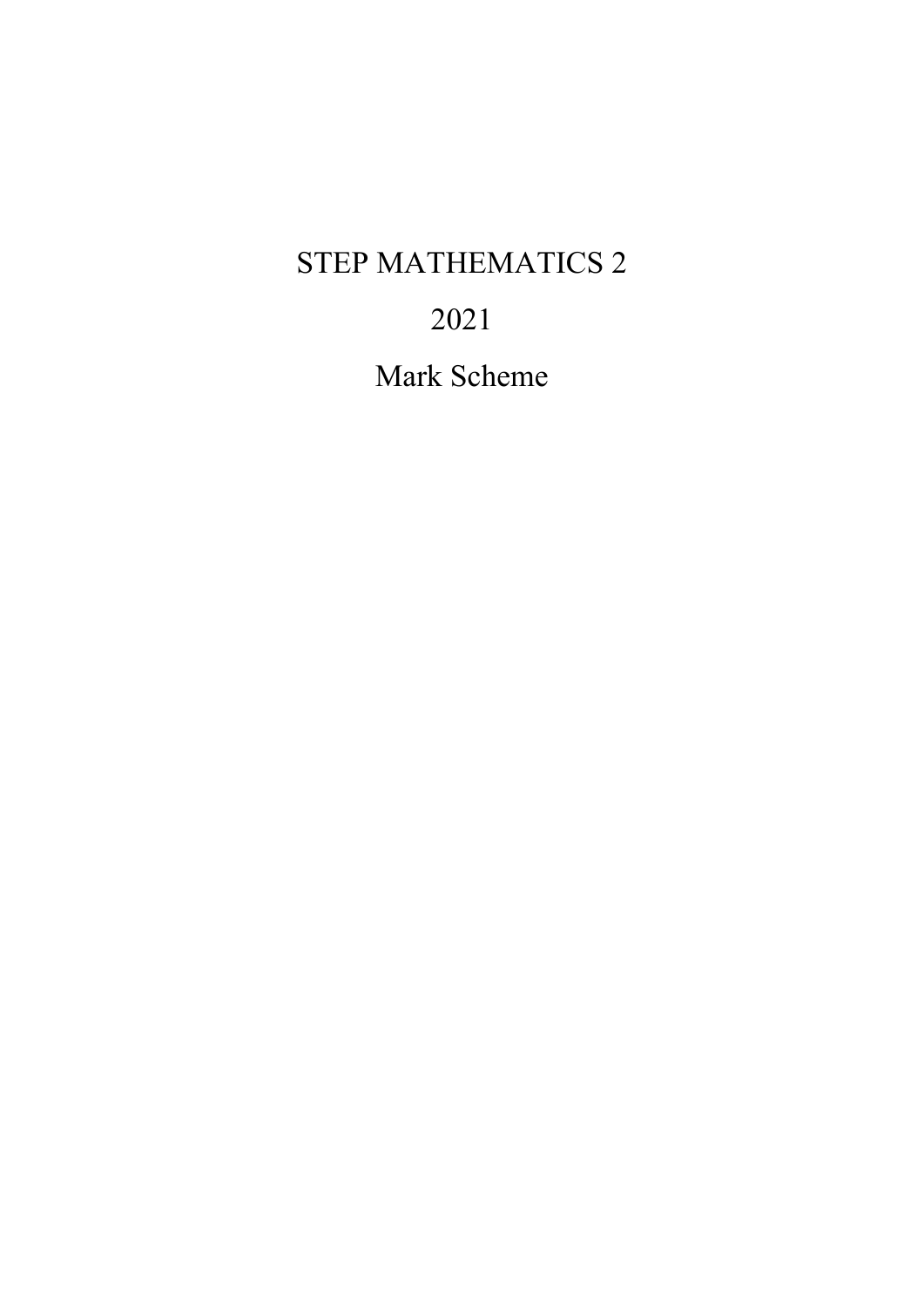$$
\cos(3a + a) \equiv \cos 3a \cos a - \sin 3a \sin a
$$
  
\n
$$
\cos(3a - a) \equiv \cos 3a \cos a + \sin 3a \sin a
$$
  
\n
$$
\cos 4a + \cos 2a \equiv 2 \cos 3a \cos a
$$
  
\n
$$
\cos a \cos 3a \equiv \frac{1}{2} (\cos 4a + \cos 2a) \quad \text{AG}
$$

$$
\sin(3a + a) \equiv \sin 3a \cos a + \cos 3a \sin a
$$
  
\n
$$
\sin(3a - a) \equiv \sin 3a \cos a - \cos 3a \sin a
$$
  
\n
$$
\sin 4a - \sin 2a \equiv 2 \cos 3a \sin a
$$

$$
\sin a \cos 3a \equiv \frac{1}{2} (\sin 4a - \sin 2a)
$$

(i)

$$
2 \cos 2x (2 \cos x \cos 3x) = 1
$$
  
2 cos 2x (cos 4x + cos 2x) = 1  
2 cos 2x (2 cos<sup>2</sup> 2x + cos 2x - 1) = 1  
M1

$$
4\cos^3 2x + 2\cos^2 2x - 2\cos 2x - 1 = 0
$$

$$
(2\cos^2 2x - 1)(2\cos 2x + 1) = 0
$$
 M1

**A1**

Either 
$$
\cos^2 2x = \frac{1}{2}
$$
:  
\n
$$
2x = \frac{\pi}{4}, \frac{3\pi}{4}, \frac{5\pi}{4}, \frac{7\pi}{4}
$$
\n
$$
x = \frac{\pi}{8}, \frac{3\pi}{8}, \frac{5\pi}{8}, \frac{7\pi}{8}
$$
\nOr  $\cos 2x = -\frac{1}{2}$ :

\n
$$
2\pi 4\pi
$$

$$
2x = \frac{2\pi}{3}, \frac{4\pi}{3}
$$
  

$$
x = \frac{\pi}{3}, \frac{2\pi}{3}
$$

Therefore:

$$
x = \frac{\pi}{8}, \frac{\pi}{3}, \frac{3\pi}{8}, \frac{5\pi}{8}, \frac{2\pi}{3}, \frac{7\pi}{8}
$$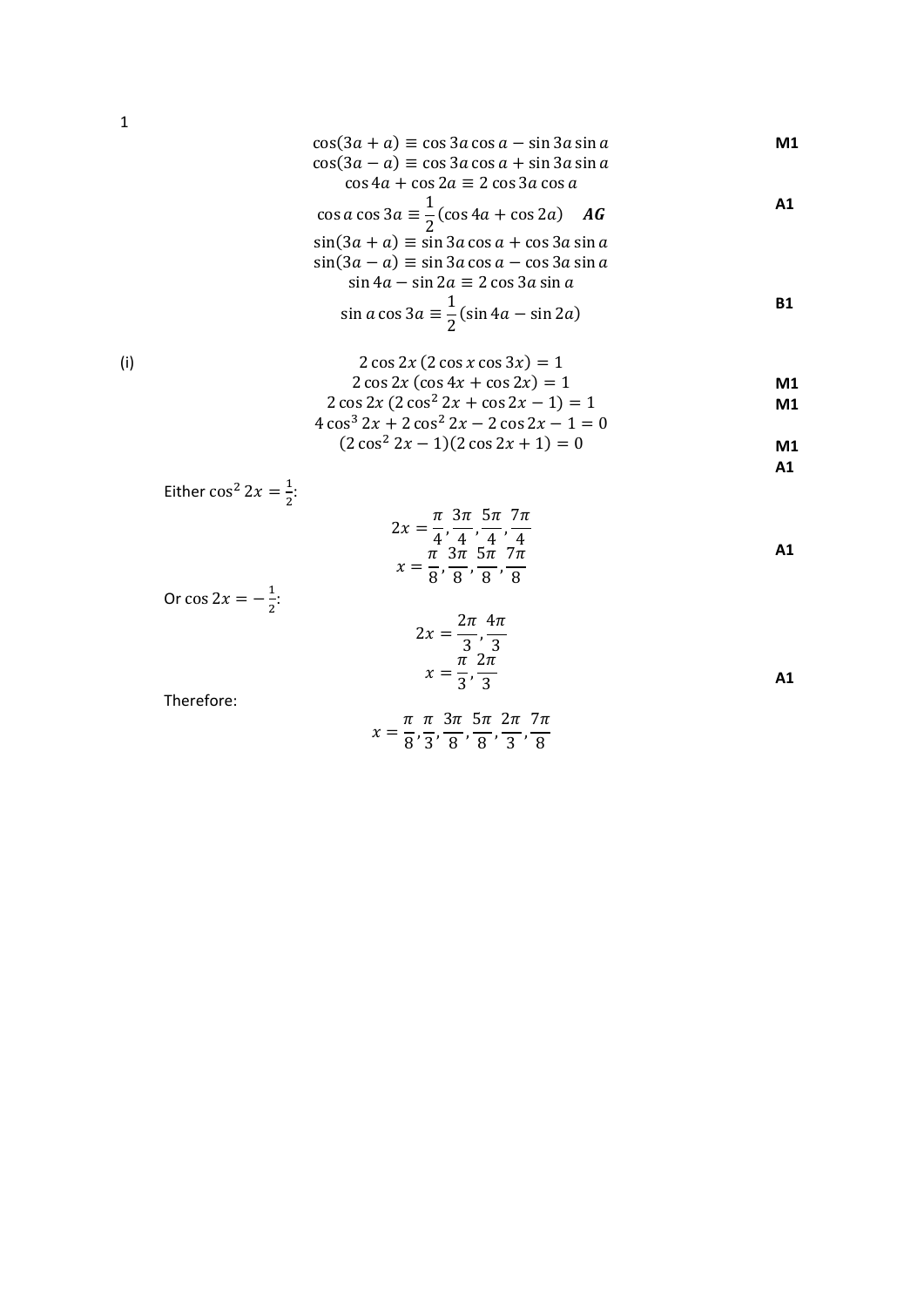(ii)  $2 \cos x \sin 3x \equiv \sin 4x + \sin 2x$  **B1** 

$$
\tan x = \tan 2x \tan 3x \tan 4x \qquad \qquad \textbf{M1}
$$

$$
\sin x \cos 2x \cos 3x \cos 4x = \cos x \sin 2x \sin 3x \sin 4x
$$
  
(2 sin x cos 3x) cos 2x cos 4x = (2 cos x sin 3x) sin 2x sin 4x  
(sin 4x - sin 2x) cos 2x cos 4x = (sin 4x + sin 2x) sin 2x sin 4x  

sin 4x (cos 2x cos 4x – sin 2x sin 4x) = sin 2x (cos 2x cos 4x + sin 2x sin 4x)

$$
\sin 4x \cos 6x = \sin 2x \cos 2x \qquad \qquad \textbf{M1}
$$

$$
\sin 4x \cos 6x = \frac{1}{2} \sin 4x
$$

$$
\tan 4x \cos 6x = \frac{1}{2} \sin 4x
$$

$$
\sin 4x (2 \cos 6x - 1) = 0
$$

Therefore  $\cos 6x = \frac{1}{2}$  or  $\sin 4x = 0$ . **AG** 

 $\cos 6x = \frac{1}{2}$ 

$$
6x = \frac{\pi}{3}, \frac{5\pi}{3}, \frac{7\pi}{3}, \frac{11\pi}{3}, \frac{13\pi}{3}, \frac{17\pi}{3}
$$

$$
x = \frac{\pi}{18}, \frac{5\pi}{18}, \frac{7\pi}{18}, \frac{11\pi}{18}, \frac{13\pi}{18}, \frac{17\pi}{18}
$$

 $\sin 4x = 0$ :

$$
4x = 0, \pi, 2\pi, 3\pi, 4\pi
$$
  

$$
x = 0, \frac{\pi}{4}, \frac{\pi}{2}, \frac{3\pi}{4}, \pi
$$

**B1**

tan x is undefined at 
$$
x = \frac{\pi}{2}
$$
  
\ntan 2x is undefined at  $x = \frac{\pi}{4}, \frac{3\pi}{4}$   
\nSo these are not solutions of the equation.  
\n $\pi = \frac{5\pi}{4}, \frac{7\pi}{4}, \frac{11\pi}{4}, \frac{12\pi}{4}$ 

$$
x = 0, \frac{\pi}{18}, \frac{5\pi}{18}, \frac{7\pi}{18}, \frac{11\pi}{18}, \frac{13\pi}{18}, \frac{17\pi}{18}, \pi
$$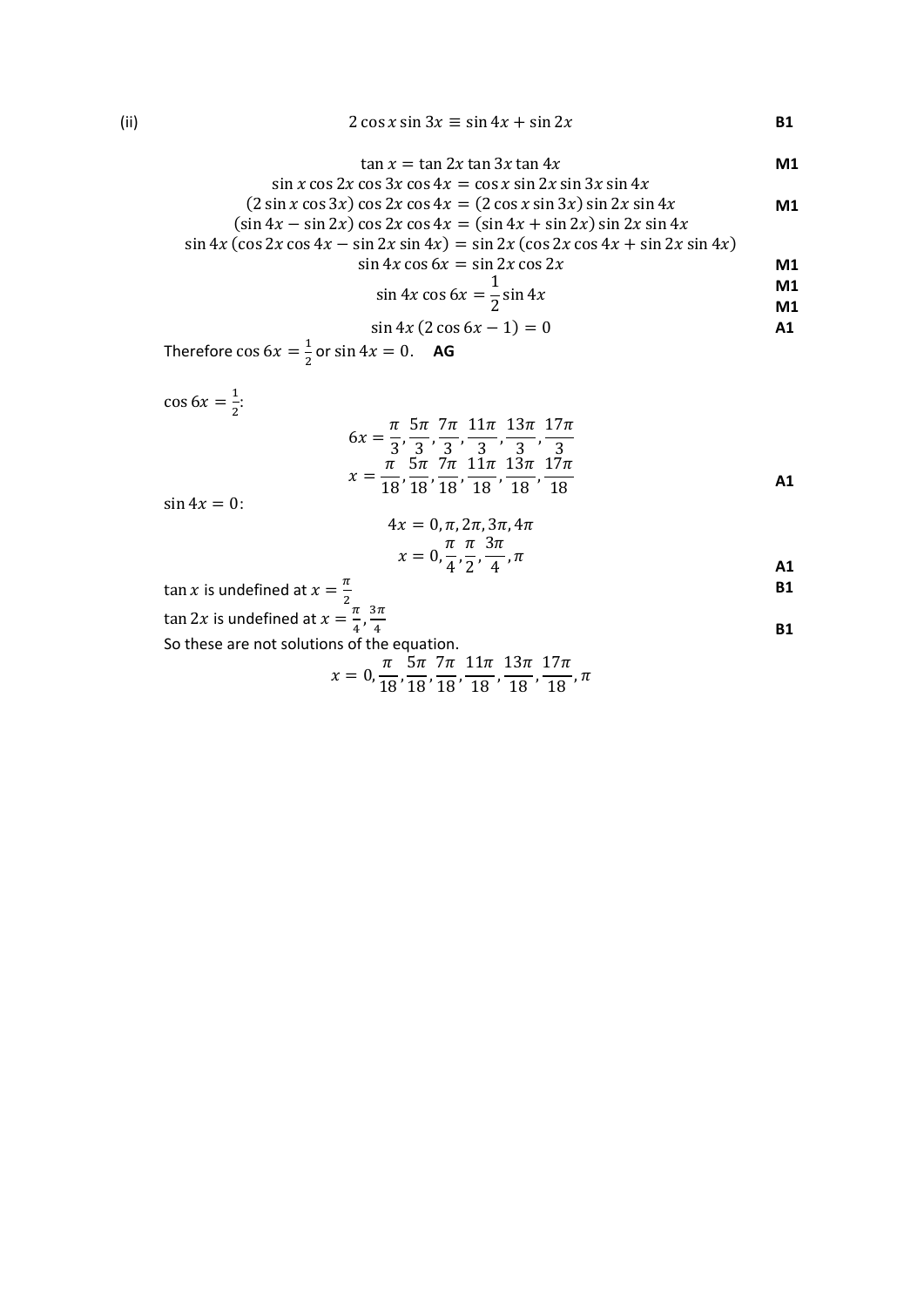(i)  $3pq - p^3 = 3(a + b)(a^2 + b^2) - (a + b)^3$  **M1** 

$$
=2a^3+2b^3
$$

$$
= 2r \quad \text{AG} \tag{A1}
$$

(ii) 
$$
2x^2 - 2px + (p^2 - q) = 0
$$
 The roots of the equation *a* and *b* satisfy:

The roots of the equation  $a$  and  $b$  satisfy:

$$
a + b = p \tag{B1}
$$

$$
2ab = p2 - q
$$
  
\n
$$
a2 + b2 = (a + b)2 - 2ab
$$
  
\nB1

$$
= p2 - (p2 - q) = q
$$
  
\n
$$
a3 + b3 = (a + b)3 - 3ab(a + b)
$$
  
\n
$$
= p3 - \frac{3}{2}(p2 - q)p
$$
  
\n
$$
= \frac{1}{2}(3pq - p3) = r
$$

So the three equations hold.

**E1**

(iii)  $a + b = s - c = p$ )  $a^2 + b^2 = t - c^2 (= q)$  $a^3 + b^3 = u - c^3$  (= r) **M1**

By part (i):

$$
3(s-c)(t-c2) - (s-c)3 = 2(u-c3)
$$
  
\n
$$
3st - 3ct - 3c2s + 3c3 - s3 + 3cs2 - 3c2s + c3 = 2u - 2c3
$$
  
\n
$$
6c3 - 6sc2 + 3(s2 - t)c + 3st - s3 - 2u = 0
$$

Therefore *c* is a root of the equation  
\n
$$
6x^3 - 6sx^2 + 3(s^2 - t)x + 3st - s^3 - 2u = 0
$$
 *AG*

The other roots are  $a$  and  $b$ . **B1** 

**M1**

The constant term is 
$$
-6 \times
$$
 the product of the roots:  
\n $-6abc = 3st - s^3 - 2u$ 

$$
s^3 - 3st + 2u = 6v \quad \text{AG}
$$

(iv) By (iii) *a*, *b* and *c* are the roots of  
\n
$$
6x^3 - 18x^2 + 24x - 12 = 0
$$
\n
$$
6(x - 1)(x^2 - 2x + 2) = 0
$$
\n**M1**

$$
1, 1 + i, 1 - i
$$

$$
1 + (1 + i) + (1 - i) = 3
$$
  
\n
$$
12 + (1 + i)2 + (1 - i)2 = 1 + (1 + 2i - 1) + (1 - 2i - 1) = 1
$$
  
\n
$$
13 + (1 + i)3 + (1 - i)3 = 1 + (-2 + 2i) + (-2 - 2i) = -3
$$
  
\n
$$
1(1 + i)(1 - i) = 2
$$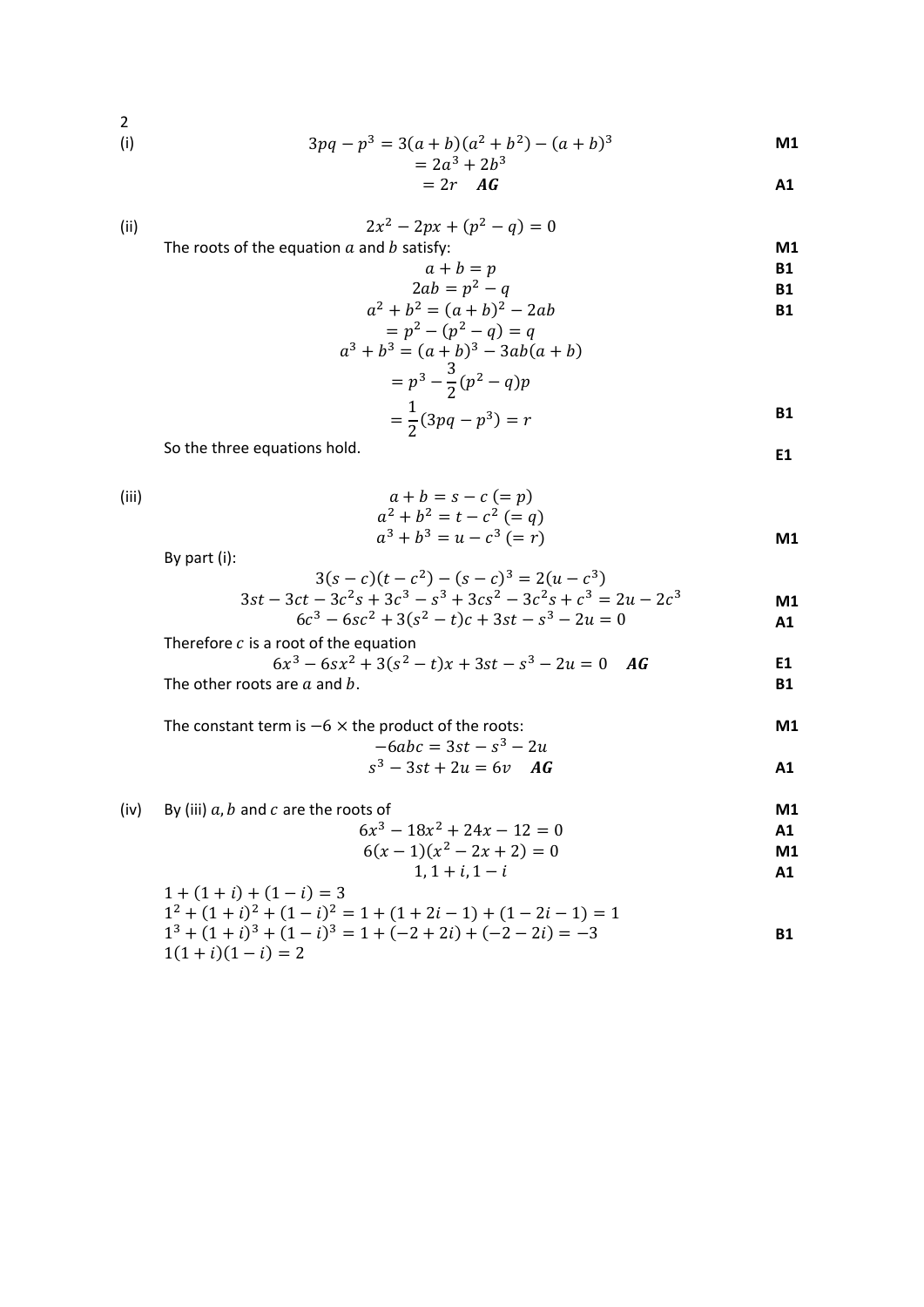| 3     |                                                                                                                           |                        |
|-------|---------------------------------------------------------------------------------------------------------------------------|------------------------|
| (i)   | From the 1 <sup>st</sup> eqn: $ x  = 4$ and $\{y\} = 0.9$<br>From the 2 <sup>nd</sup> eqn: $\{x\} = 0.6$ and $\{y\} = -2$ | <b>B1</b><br><b>B1</b> |
|       | Clear use of $x = [x] + \{x\}$ etc.                                                                                       | M1                     |
|       | Solution is $x = 4.6$ , $y = -1.1$                                                                                        | A1                     |
|       | NB for candidates scoring none of the above marks, allow a B1 for adding both eqns.<br>to obtain $x + y = 3.5$            |                        |
| (ii)  | $(2 + 3 - 0)$                                                                                                             | M1                     |
|       | $\Rightarrow$ y + {y} -  y  + z +  z  - {z} = 6.4                                                                         |                        |
|       | $\Rightarrow$ 2{y} + 2 z] = 6.4                                                                                           | M1                     |
|       | $\Rightarrow$ {y} + [z] = 3.2 AG or {x} + [y] = 2.1 or [x] + {z} = 1.8                                                    | A1                     |
|       | Similar attempts at $\mathbb{O} + \mathbb{O} - \mathbb{O} \Rightarrow \{x\} +  y  = 2.1$                                  | M1                     |
|       | $\mathbb{0} + \mathbb{0} - \mathbb{0} \Rightarrow  x  + \{z\} = 1.8$<br>and                                               |                        |
|       | The remaining two 2-variable eqns. correct                                                                                | A1                     |
|       | $\Rightarrow$ {y} = 0.2 and $[z] = 3$                                                                                     | <b>B1</b>              |
|       | Also (respectively) $\{x\} = 0.1$ and $\lfloor y \rfloor = 2$                                                             | <b>B1</b>              |
|       | $ x  = 1$ and $\{z\} = 0.8$<br>and                                                                                        |                        |
|       | Solution is $x = 1.1$ , $y = 2.2$ , $z = 3.8$                                                                             | A1                     |
| (iii) | From $\mathcal{Q} + \mathcal{Q} - \mathcal{Q}$ , we now get $2\{y\} +  z  = 3.2$                                          | <b>B1</b>              |
|       | From $\bigcirc$ + $\bigcirc$ – $\bigcirc$ , we still get $\bigl\lfloor x \bigr\rfloor + \{z\} = 1.8$                      | <b>B1</b>              |
|       | From $\mathbb{O} + \mathbb{O} - \mathbb{O}$ , we now get $\{x\} + 2 y  = 2.1$                                             | <b>B1</b>              |
|       | First solution follows immediately from (ii): namely,                                                                     |                        |
|       | $x = 1.1,$ $y = 1.1,$ $z = 3.8$                                                                                           | <b>B1</b>              |
|       | For clear evidence that the second possibility exists                                                                     | M1                     |
|       | namely: $2\{y\} + [z] = 3.2 \implies \{y\} = 0.6$ and $[z] = 2$                                                           | A1                     |
|       | and $\{x\} + 2 y  = 2.1 \implies \{x\} = 0.1$ and $ y  = 1$<br><b>NB</b> $[x] = 1$ and $\{z\} = 0.8$ follows as before    | A1                     |
|       | Second solution is $x = 1.1$ , $y = 1.6$ , $z = 2.8$                                                                      | A1                     |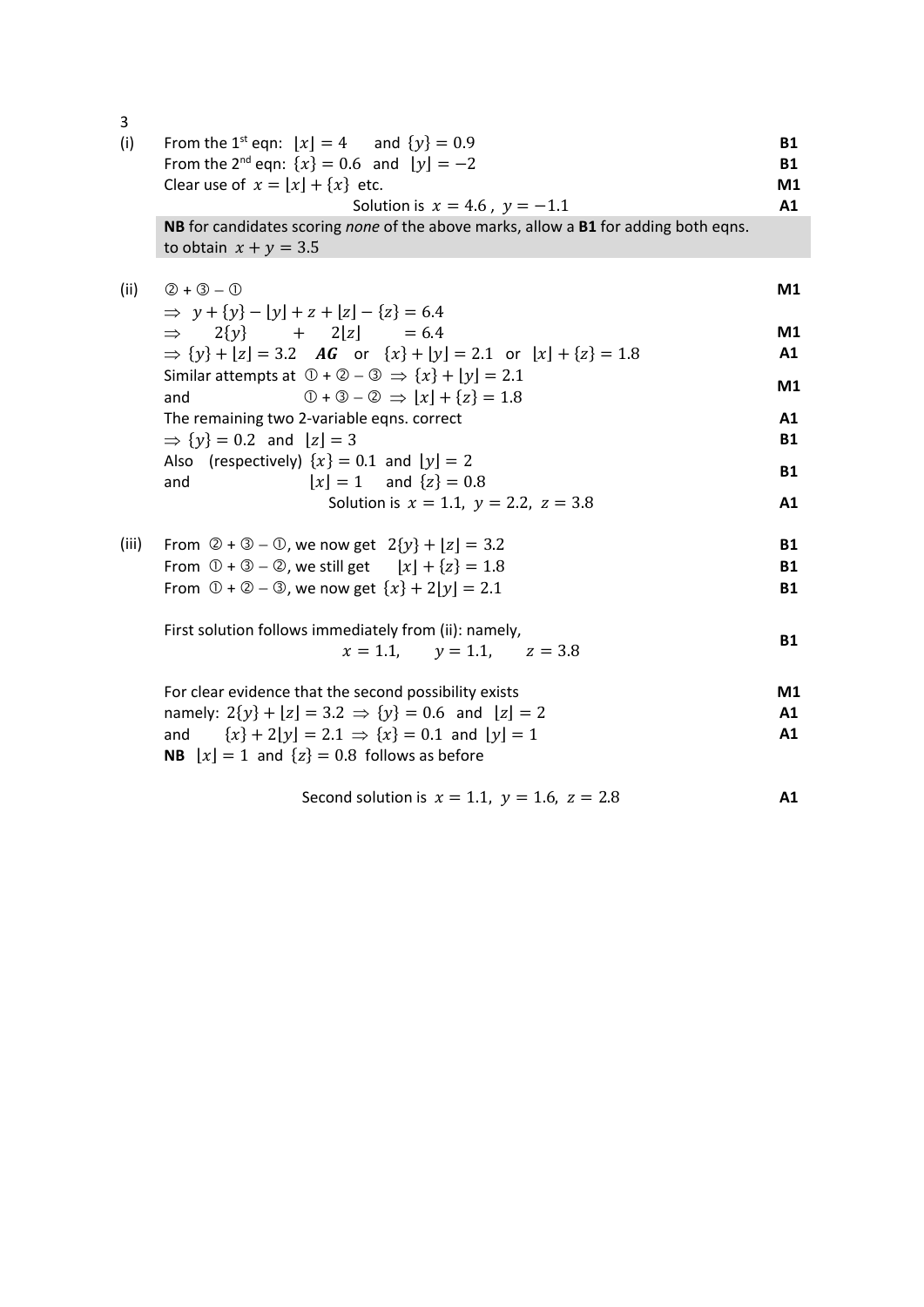$$
\frac{dy}{dx} = xe^{x} + e^{x}
$$

Since  $e^x > 0$  for all x, the only stationary point is when  $x = -1$ Coordinates of stationary point are  $(-1, -\frac{1}{e})$ **A1**

Sketch showing:

 $y \to \infty$  as  $x \to \infty$  and  $y \to 0^-$  as  $x \to -\infty$ Curve passing through (0,0) with stationary point at  $(-1, -\frac{1}{e})$  indicated. **G1 G1**

(ii) 
$$
-1
$$

Sketch showing reflection of the correct portion of the graph in the line  $y = x$ . domain  $\left[-\frac{1}{e}, \infty\right)$  and range  $\left[-1, \infty\right)$ **G1**

(iii)

$$
(a) \qquad e^{-x} = 5x
$$

 $xe^{x} = \frac{1}{5}$  $\mathsf{M1}$ 

$$
f(x) = \frac{1}{5}
$$
  
Since  $f(x) > 0$  there is only one solution

$$
x=g\left(\frac{1}{5}\right)
$$

(b)  $2x \ln x + 1 = 0$ Let  $u = \ln x$ :

$$
\mathbf{M1} \qquad \qquad \mathbf{M2}
$$

$$
ue^u = -\frac{1}{2}
$$

 $\frac{2}{1}$ The minimum value of  $f(x)$  is  $-\frac{1}{e}$  and  $-\frac{1}{2} < -\frac{1}{e}$ , so there are no solutions. **E1**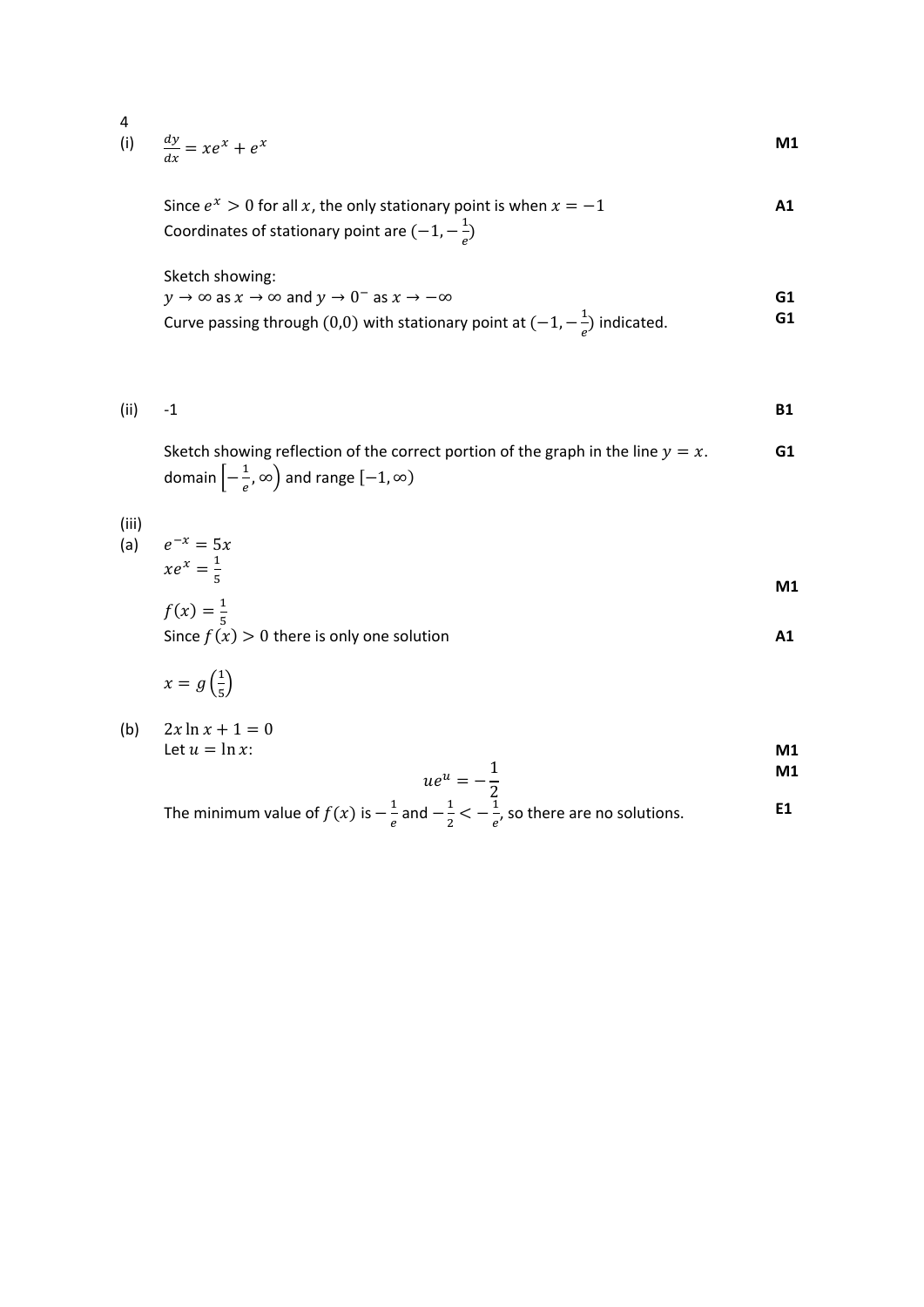(c)  $3x \ln x + 1 = 0$ Let  $u = \ln x$ :

$$
ue^u = -\frac{1}{3}
$$

 $-\frac{1}{e} < -\frac{1}{3} < 0$  so there are two solutions for u and the greater of the two will be when  $u = g\left(-\frac{1}{3}\right)$ . **E1**

$$
x = e^{g\left(-\frac{1}{3}\right)}
$$
 is the larger value.

(d)  $x = 3 \ln x$ Let  $u = \ln x$ :

$$
ue^{-u} = \frac{1}{3}
$$

$$
(-u)e^{-u} = -\frac{1}{3}
$$
, so (as in (c))  $g(-\frac{1}{3})$  is the greater of the two possible values for  $-u$ . **M1**

Therefore  $x = e^{-g\left(-\frac{1}{3}\right)}$  is the smaller value. **A1**

**E1**

| (iv) $x \ln x = \ln 10$<br>Let $u = \ln x$ : |                 |    |
|----------------------------------------------|-----------------|----|
|                                              | $ue^u = \ln 10$ | M1 |
| $u = g(\ln 10)$                              |                 |    |

$$
x = e^{g(\ln 10)} \tag{A1}
$$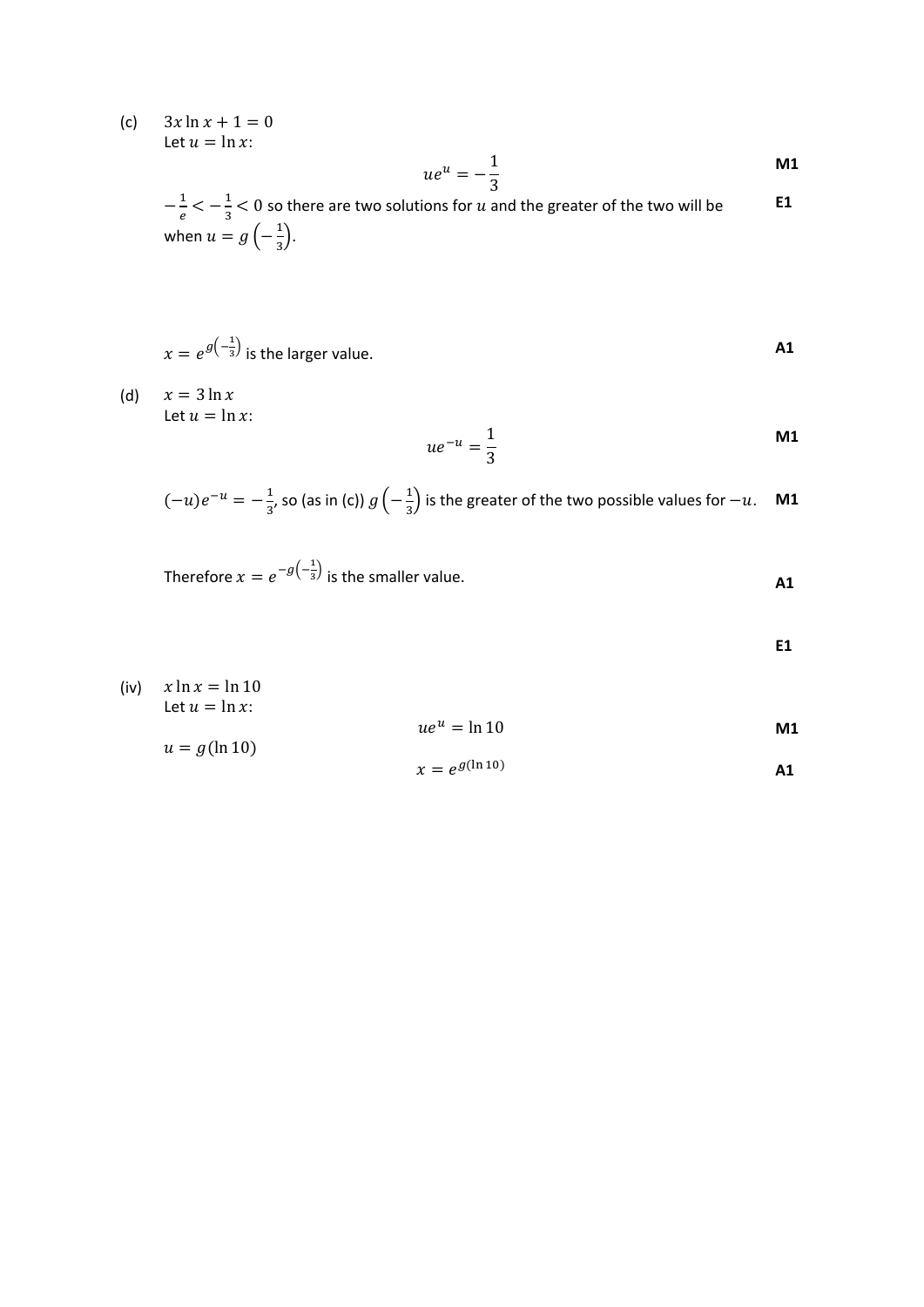5<br>(i)

(i) 
$$
\frac{dy}{dx} = (x - a)\frac{du}{dx} + u
$$

$$
(x-a)\left((x-a)\frac{du}{dx}+u\right)=(x-a)u-x
$$

$$
(x-a)^2\frac{du}{dx}=-x
$$

$$
u=\int \frac{-x}{(x-a)^2}dx=\int \frac{-(x-a)-a}{(x-a)^2}dx
$$

$$
\int \frac{1}{(x-a)^2} dx = \int \frac{(x-a)^2}{(x-a)^2} dx
$$
  
  $u = -\ln|x-a| + \frac{a}{x-a} + c$ 

**M1**

$$
y = -(x - a) \ln|x - a| + a + c(x - a)
$$

(ii)

(a) The gradient of the line through  $(1, t)$  and  $(t, f(t))$  is  $\frac{f(t)-t}{t-1} = f'(t)$  **M1** Applying the result from (i), with a=1 or solving the d.e. directly:

$$
f(x) = -(x-1)\ln|x-1| + 1 + c(x-1)
$$
  
\n**B1 (ft)**  
\n**B1 (ft)**

$$
y = -(x-1)\ln|x-1| + x
$$

$$
\frac{dy}{dx} = -\ln|x-1|
$$

$$
-\ln|x-1| = 0
$$
 when  $x = 0$  only (since  $x < 1$ ) and  $y = 0$  **A1 (ft)**

As 
$$
x \to 1^-
$$
,  $y \to 1^-$  and  $\frac{dy}{dx} \to \infty$ .  
**B1 (ft)**

Sketch showing:

Curve approaching (1,1) with a vertical tangent at that point. Minimum point at (0,0). **G1 (ft) G1 (ft)**

$$
y \to \infty \text{ as } x \to -\infty
$$

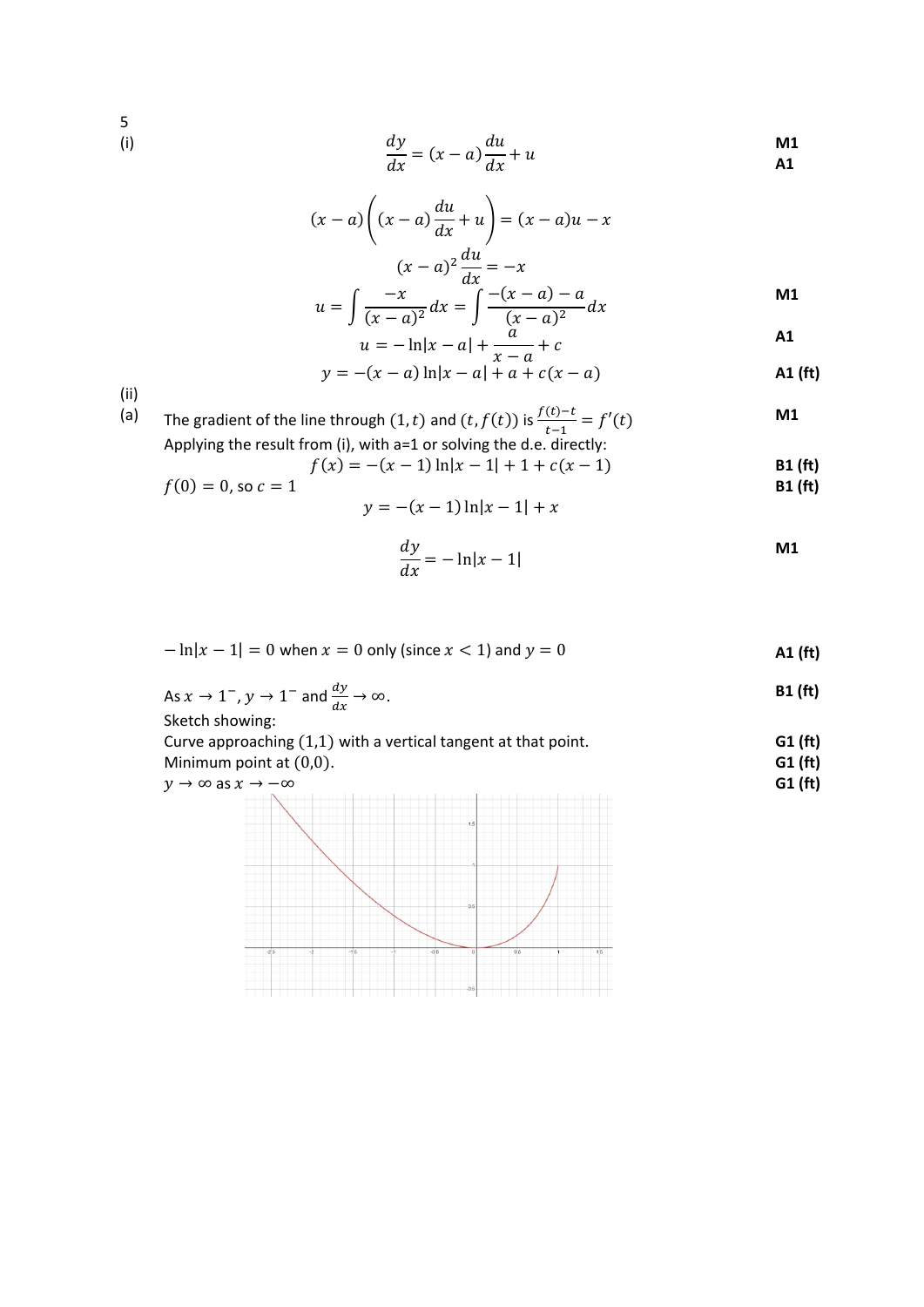| (b) $f(2) = 2$ , so $c = 1$ |                               | <b>B1</b> (ft) |
|-----------------------------|-------------------------------|----------------|
|                             | $y = -(x - 1) \ln x - 1  + x$ |                |

$$
\frac{dy}{dx} = -\ln|x-1|
$$

$$
-\ln|x-1| = 0
$$
 when  $x = 2$  only (since  $x > 1$ ) and  $y = 2$ .  
As  $x \to 1^+$ ,  $y \to 1^+$  and  $\frac{dy}{dx} \to \infty$ .  
B1 (ft)  
B1 (ft)

Sketch showing:

| Curve approaching $(1,1)$ with a vertical tangent at that point. | G1(f <sub>t</sub> ) |
|------------------------------------------------------------------|---------------------|
| Maximum point at $(2,2)$ .                                       | G1(ft)              |
|                                                                  |                     |

| The curve crossing the x-axis for some $x > 2$ and $y \to -\infty$ as $x \to \infty$ | G1(ft) |
|--------------------------------------------------------------------------------------|--------|
|--------------------------------------------------------------------------------------|--------|

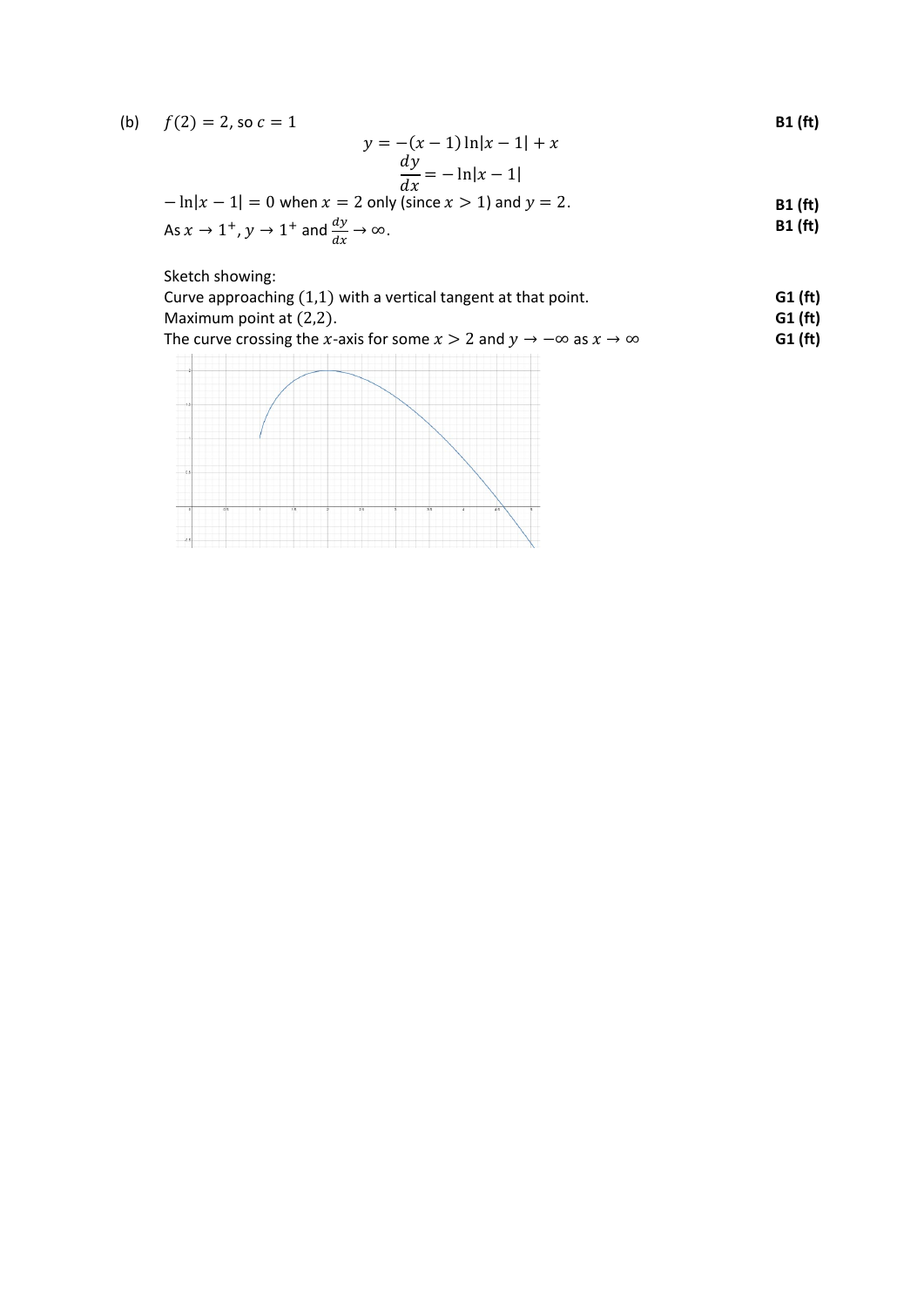(i) The shortest distance from *0* to the line *AB* is  $(R + w) \cos \alpha$  **B1**<br>Since  $\frac{1}{2}\pi < \alpha < \frac{1}{2}\pi$ ,  $0 < \cos \alpha < \frac{1}{2}$  **M1** Since  $\frac{1}{3}\pi \le \alpha \le \frac{1}{2}\pi$ ,  $0 \le \cos \alpha \le \frac{1}{2}$ . **M1**

Since  $w < R$ ,  $(R + w) \cos \alpha < \frac{1}{2}(R + R) = R$ , so the midpoint of the line AB lies inside the smaller circle. **E1** 

(ii)

(a) 
$$
(R+d)^2 = (R+w)^2 + d^2 - 2d(R+w)\cos(\pi-\alpha)
$$
 **M1**

$$
R^{2} + 2Rd + d^{2} = R^{2} + 2Rw + w^{2} + d^{2} + 2d(R + w) \cos \alpha
$$
\n
$$
w(2R + w)
$$
\n
$$
M1
$$

$$
d = \frac{w(2R + w)}{2(R - (R + w)\cos\alpha)}
$$

(b) 
$$
\frac{\angle O'AO = \alpha - \theta}{d} = \frac{\sin(\pi - \alpha)}{R + d}
$$

$$
\frac{d}{\sin(\alpha - \theta)} = \frac{\frac{R + d}{d \sin \alpha}}{R + d}
$$

(iii)  
\n
$$
\frac{d}{R} = \frac{\left(\frac{W}{R}\right)\left(2 + \frac{W}{R}\right)}{2\left(1 - \left(1 + \frac{W}{R}\right)\cos\alpha\right)} \approx \frac{1}{1 - \cos\alpha} \times \frac{W}{R}
$$

$$
\overline{R} = \frac{1}{2\left(1 - \left(1 + \frac{W}{R}\right)\cos\alpha\right)} \approx \frac{1 - \cos\alpha}{1 - \cos\alpha} \times \frac{W}{R}
$$

 $1 - \cos \alpha > \frac{1}{2}$  $\frac{1}{2}$  and  $\frac{w}{R}$  is much less than 1, so  $\frac{d}{R}$  is much less than 1.

$$
\sin(\alpha - \theta) = \frac{\left(\frac{d}{R}\right)\sin\alpha}{1 + \left(\frac{d}{R}\right)} < \frac{d}{R}
$$

 $sin(\alpha - \theta)$  is much less than 1 and so  $(\alpha - \theta)$  is a small angle. **M1**

Therefore  $sin(\alpha - \theta) \approx \alpha - \theta$ , so  $\alpha - \theta$  is much less than 1. **E1** (iv) The longer length is  $(R + w) \times 2\alpha$ 

The shorter length is  $(R + d) \times 2\theta$ 

$$
S = 2\alpha(R + w) - 2\theta(R + d)
$$
  
\n
$$
S = 2(R + d + w - d)\alpha - 2(R + d)\theta
$$
  
\n
$$
S = 2(R + d)(\alpha - \theta) + 2(w - d)\alpha
$$

$$
\alpha - \theta \approx \frac{w \sin \alpha}{P(1 - \cos \alpha)}
$$

$$
d - w \approx \frac{R(1 - \cos \alpha)}{(1 - \cos \alpha)} \times \frac{w}{R}
$$

So 
$$
S \approx 2(R + d) \frac{w \sin \alpha}{R(1 - \cos \alpha)} - 2 \left( \frac{\cos \alpha}{(1 - \cos \alpha)} \times \frac{w}{R} \right) \alpha
$$
  
As a fraction of the longer path length:

$$
\frac{S}{2\alpha(R+w)} = \frac{R+d}{R+w} \times \frac{\alpha-\theta}{\alpha} + \frac{w-d}{R+w} \approx \frac{\sin\alpha}{\alpha(1-\cos\alpha)} \frac{w}{R} - \frac{\cos\alpha}{(1-\cos\alpha)} \frac{w}{R}
$$
   
 
$$
S \approx \left(\frac{\sin\alpha - \alpha\cos\alpha}{\alpha(1-\cos\alpha)}\right) \frac{w}{R}
$$
   
 
$$
AG
$$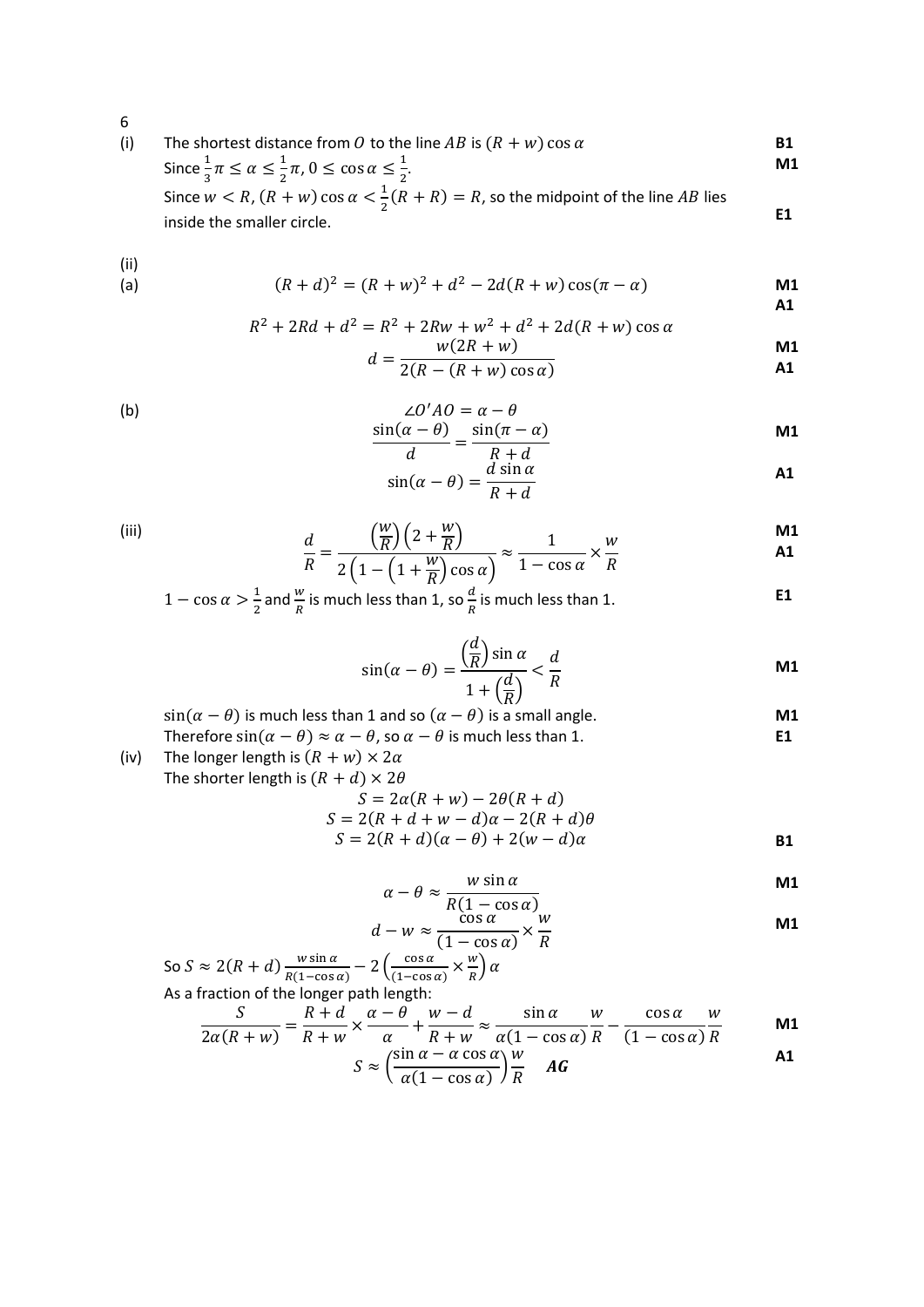(i) 
$$
R = \begin{pmatrix} \cos \phi & -\sin \phi \\ \sin \phi & \cos \phi \end{pmatrix}
$$
 M1

$$
R + I = \begin{pmatrix} 1 + \cos \phi & -\sin \phi \\ \sin \phi & 1 + \cos \phi \end{pmatrix}
$$

This must also be of the form 
$$
\begin{pmatrix} \cos & -\sin \\ \sin & \cos \end{pmatrix}
$$
, so  $(1 + \cos \phi)^2 + \sin^2 \phi = 1$ 

 $1 + 2 \cos \phi = 0$  $\phi = 120^{\circ}$  or  $240^{\circ}$  **A1** In either case, three consecutive rotations is equivalent to a rotation through  $0^\circ$ , so  $R^3 = I \quad AG$  E1

(ii) 
$$
\det(\mathbf{S}^3) = 1
$$

$$
\det(\mathbf{S}^3) = d
$$

$$
\det(\mathbf{S}^3) = \det(\mathbf{S})^3
$$
  
Therefore  $\det(\mathbf{S}) = 1$  ***AG B1***

$$
S^{2} = \begin{pmatrix} a^{2} + bc & ab + bd \\ ac + cd & bc + d^{2} \end{pmatrix} = \begin{pmatrix} a^{2} + bc & (a + d)b \\ (a + d)c & bc + d^{2} \end{pmatrix}
$$
  
Since det(S) = 1, ad - bc = 1  

$$
a^{2} + bc = a^{2} + ad - 1 = a(a + d) - 1
$$

$$
bc + d^{2} = ad + d^{2} - 1 = d(a + d) - 1
$$
  
Therefore, 
$$
S^{2} = (a + d)S - I \quad AG
$$

$$
S^3 = S^2S = (a+d)S^2 - S
$$

$$
I = (a+d)((a+d)S-I) - S
$$

$$
((a+d)^2 - 1)S = (a+d+1)I
$$
  
If  $((a+d)^2 - 1)$  and  $(a+d+1)$  are non-zero, then  $b = c = 0$ 

In which case 
$$
ad = 1
$$
 **M1**

since 
$$
det(S) = 1
$$
 and since  $S^3 = I$ ,  $a = d = 1$    
But  $S \neq I$ , so this is not possible.

Therefore 
$$
a + d = -1
$$
 **A1**

(iii) If  $S = I$ , then  $S + I = 2I$ , which does not represent a rotation. Therefore, the conditions of part (ii) are met and so  $a + d = -1$ . Suppose that  $S + I$  represents an anticlockwise rotation through angle  $\theta$ :  $a + 1 = d + 1 = \cos \theta$ **M1**  $(a + 1) + (d + 1) = 1$ , so  $a = d = -\frac{1}{2}$ . Also,  $b = -c$  and  $b^2 = c^2 = \frac{3}{4}$ **M1** Therefore  $S = \begin{pmatrix} -\frac{1}{2} & \pm \frac{1}{2}\sqrt{3} \\ -\frac{1}{2} & \frac{1}{2} \end{pmatrix}$  $\mp \frac{1}{2}\sqrt{3}$   $-\frac{1}{2}$ � **A1**

Which represents a rotation through 120° or 240° **A1**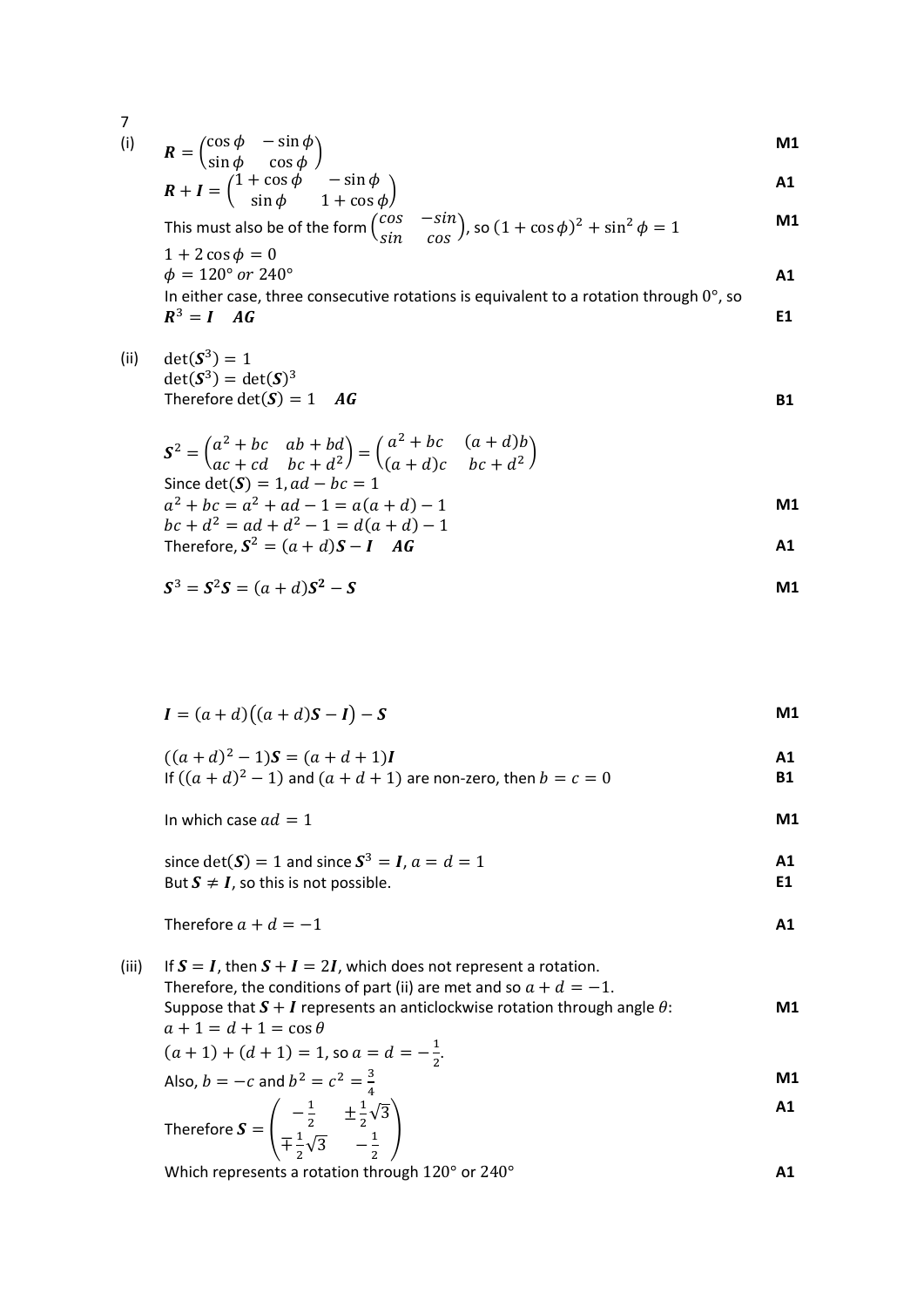8 (i)

$$
\frac{d}{dt}(t^n(1-t)^n) = nt^{n-1}(1-t)^n - nt^n(1-t)^{n-1}
$$
\n
$$
\frac{d^2}{dt^2}(t^n(1-t)^n) = n(n-1)t^{n-2}(1-t)^n - n^2t^{n-1}(1-t)^{n-1}
$$
\n
$$
-n^2t^{n-1}(1-t)^{n-1} + n(n-1)t^n(1-t)^{n-2}
$$
\n
$$
= nt^{n-2}(1-t)^{n-2}[(n-1)(1-t)^2 - 2nt(1-t) + (n-1)t^2]
$$
\n
$$
\text{M1}
$$

$$
= nt^{n-2}(1-t)^{n-2}[(n-1)(1-t)^2 - 2nt(1-t) + (n-1)t^2]
$$
  
=  $nt^{n-2}(1-t)^{n-2}[(4n-2)t^2 - (4n-2)t + (n-1)]$   
=  $nt^{n-2}(1-t)^{n-2}[(n-1) - 2(2n-1)t(1-t)]$  **AG**

(ii) Integrating by parts:

$$
\mathbf{M} \mathbf{1}
$$

**A1**

$$
u = t^{n}(1-t)^{n}, \frac{dv}{dx} = \frac{e^{t}}{n!}
$$
\n
$$
\frac{du}{dx} = nt^{n-1}(1-t)^{n-1}(1-2t), v = \frac{e^{t}}{n!}
$$
\n
$$
T_{n} = \left[ t^{n}(1-t)^{n} \frac{e^{t}}{n!} \right]_{0}^{1} - \int_{0}^{1} nt^{n-1}(1-t)^{n-1}(1-2t) \frac{e^{t}}{n!} dt
$$
\n
$$
= -\int_{0}^{1} nt^{n-1}(1-t)^{n-1}(1-2t) \frac{e^{t}}{n!} dt
$$
\n
$$
\qquad \text{M1}
$$

Integrating by parts:

$$
u = nt^{n-1}(1-t)^{n-1}(1-2t), \frac{dv}{dx} = \frac{e^t}{n!}
$$
  
\n
$$
\frac{du}{dx} = nt^{n-2}(1-t)^{n-2}[(n-1)-2(2n-1)t(1-t)], v = \frac{e^t}{n!}
$$
  
\n
$$
T_n = -\left[nt^{n-1}(1-t)^{n-1}\frac{e^t}{n!}\right]_0^1
$$
  
\n
$$
+ \int_0^1 nt^{n-2}(1-t)^{n-2}[(n-1)-2(2n-1)t(1-t)]\frac{e^t}{n!}dt
$$
  
\n
$$
= \int_0^1 nt^{n-2}(1-t)^{n-2}[(n-1)-2(2n-1)t(1-t)]\frac{e^t}{n!}dt
$$

$$
= \int_0^1 t^{n-2} (1-t)^{n-2} \frac{e^t}{(n-2)!} - 2(2n-1) t^{n-1} (1-t)^{n-1} \frac{e^t}{(n-1)!} dt
$$

$$
T_n = T_{n-2} - 2(2n-1)T_{n-1} \quad \text{for } n \ge 2 \quad \text{AG}
$$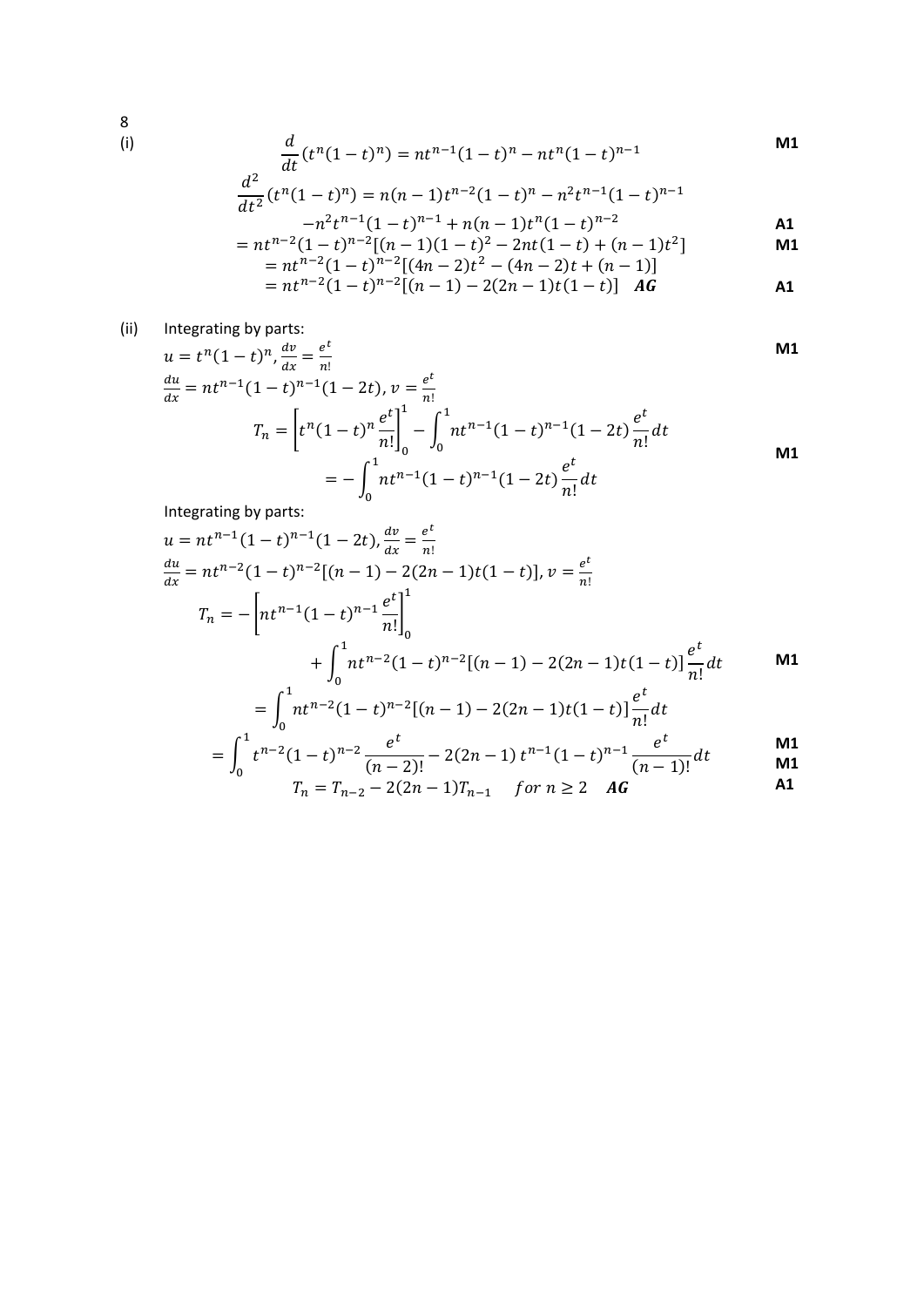(iii)  
\n
$$
T_0 = \int_0^1 e^t dt = e - 1
$$
\n
$$
T_1 = \int_0^1 t(1-t)e^t dt
$$

$$
=\int_0^1 t e^t - t^2 e^t dt
$$

$$
\int_0^1 te^t dt = [te^t]_0^1 - \int_0^1 e^t dt = 1
$$

$$
\int_0^1 t^2 e^t dt = [t^2 e^t]_0^1 - 2 \int_0^1 t e^t dt = e - 2
$$

$$
T_1 = 1 - (e - 2) = 3 - e
$$

$$
T_0 \text{ and } T_1 \text{ are both of the given form.} \qquad \qquad \blacksquare
$$

If  $T_{n-2}$  and  $T_{n-1}$  are both of the given form, then by part (ii):

$$
a_n = a_{n-2} - 2(2n - 1)a_{n-1}
$$
  

$$
b_n = b_{n-2} - 2(2n - 1)b_{n-1}
$$

If  $a_{n-2}, a_{n-1}, b_{n-2}$  and  $b_{n-1}$  are all integers, so  $a_n$  and  $b_n$  will also be integers. **E1** 

(iv) For  $0 \le t \le 1$ :  $0 \le t^n (1-t)^n \le 1$  $0 \leq e^t \leq e$ **M1 M1**

 $0 \leq \frac{t^n(1-t)^n}{n!}e^t \leq \frac{e}{n!}$  and equality can only occur at t=0 or t=1, so  $T_n > 0$  and is less than the area of a rectangle with width 1 and height  $\frac{e}{n!}$ .

$$
0 < T_n < \frac{e}{n!} \tag{E1}
$$

Therefore  $a_n + b_n e \to 0$  as  $n \to \infty$ Therefore  $-\frac{a_n}{b_n} \to e$  as  $n \to \infty$  **E1**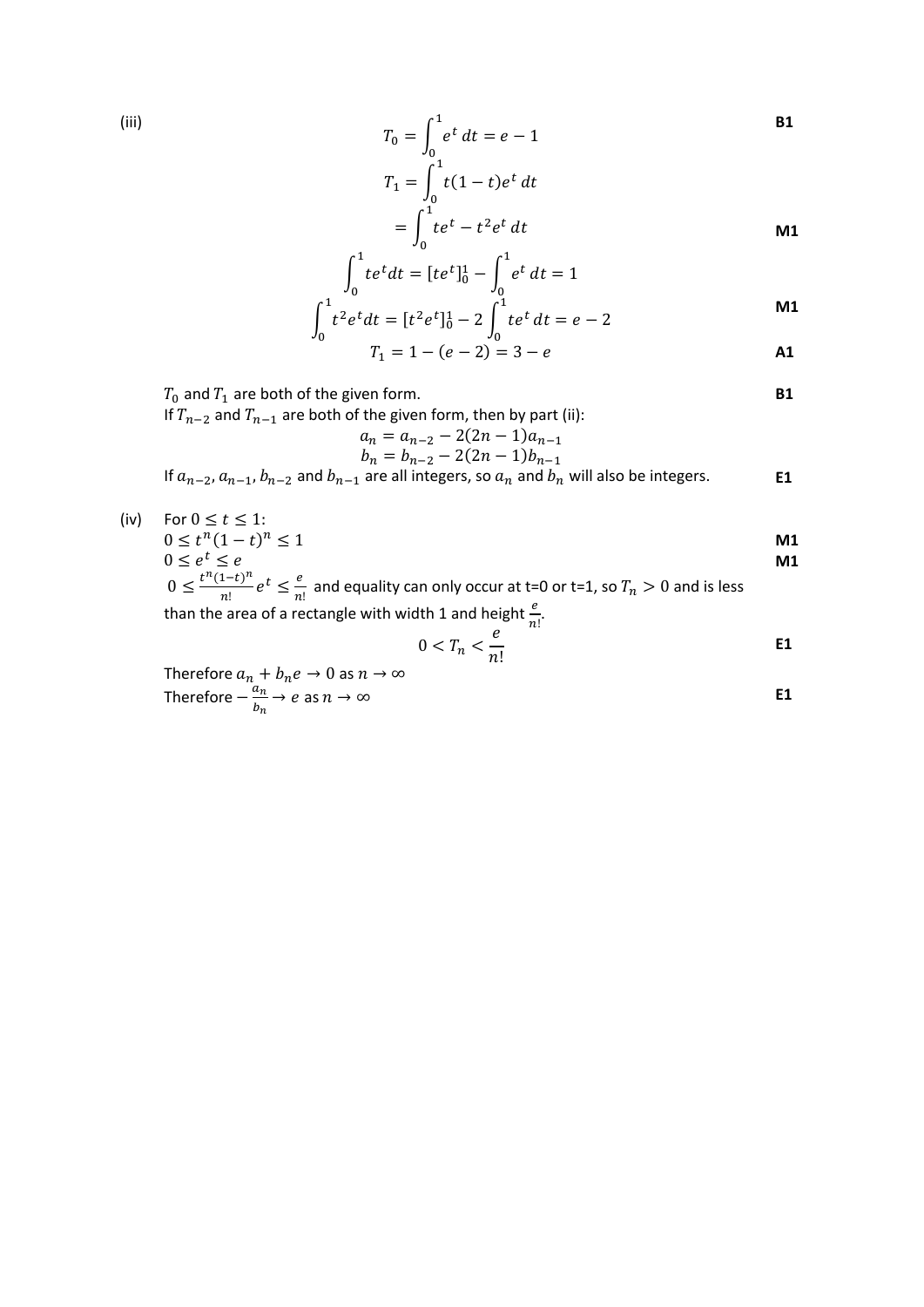(i) (a) The forces acting on the particle at  $P$  are:

$$
W = Mg \text{ (directed downwards)}T_1 = m_1 g \text{ (directed towards } Q)
$$

 $T_2 = m_2 g$  (directed towards R) By the triangle inequality: **dM1**

$$
Mg < m_1g + m_2g
$$
\n
$$
M < m_1 + m_2
$$
\n**A1**

$$
T_1^2 = T_2^2 + W^2 - 2T_2W\cos\theta_2
$$
  
Since  $\theta_2$  is acute  $\cos\theta_2 > 0$ , so

$$
T_1^2 < T_2^2 + W^2
$$
\n
$$
M^2 g^2 > m_1^2 g^2 - m_2^2 g^2
$$
\n
$$
\sqrt{m_1^2 - m_2^2} < M
$$
\nE1

$$
\mathsf{A1}
$$

(b) 
$$
QS = PS \tan \theta_1
$$
 and  $SR = PS \tan \theta_2$   
If *S* divides *QR* in the ratio *r*: 1, then  $QS = rSR$ 

$$
r = \frac{\tan \theta_1}{\tan \theta_2}
$$

By the sine rule:

$$
\frac{\sin \theta_2}{m_1 g} = \frac{\sin \theta_1}{m_2 g}
$$
 M1

By the cosine rule:

$$
\cos \theta_1 = \frac{T_1^2 + W^2 - T_2^2}{2T_1W} = \frac{m_1^2 + M^2 - m_2^2}{2m_1M}
$$

Similarly:

$$
\cos \theta_2 = \frac{m_2^2 + M^2 - m_1^2}{2m_2 M}
$$
 **M1**

Therefore:

$$
r = \frac{\sin \theta_1}{\sin \theta_2} \times \frac{\cos \theta_2}{\cos \theta_1}
$$
  

$$
M^2 - m_1^2
$$
 dM1

$$
= \frac{m_2}{m_1} \times \frac{\frac{m_2^2 + M^2 - m_1^2}{2m_2 M}}{\frac{m_1^2 + M^2 - m_2^2}{2m_1 M}} = \frac{m_2^2 + M^2 - m_1^2}{m_1^2 + M^2 - m_2^2}
$$
 **AG**

(ii) From the triangle of forces, the angle between  $T_1$  and  $T_2$  must be  $90^{\circ}$  (Pythagoras) Therefore  $\theta_1 + \theta_2 = 90^\circ$  **B1** 

By  $(i)(b)$ 

$$
r = \frac{m_2^2}{m_1^2}
$$
 101

Let *d* be such that 
$$
QS = m_2^2 d
$$
 and  $SR = m_1^2 d$ .  
Since triangles *PSQ* and *RSP* are similar: **M1**

$$
SP - RS
$$

$$
\frac{SP}{QS} = \frac{RS}{SP}
$$

$$
PS^{2} = m_{1}^{2}m_{2}^{2}d^{2}
$$
 **AB AB AB AB AB AB AB AB AB AB AB AB AB AB AB AB AB AB AB AB AB AB AB AB AB AB AB AB AB AB AB AB AB AB AB AB AB AB AB AB AB AB AB AB AB AB AB AB AB AB AB AB AB AB AB AB AB AB AB AB AB AB AB AB AB AB AB AB AB AB AB AB AB AB AB AB AB AB AB AB AB AB AB AB AB AB AB AB AB AB AB AB AB AB AB AB AB AB AB AB AB AB AB AB AB**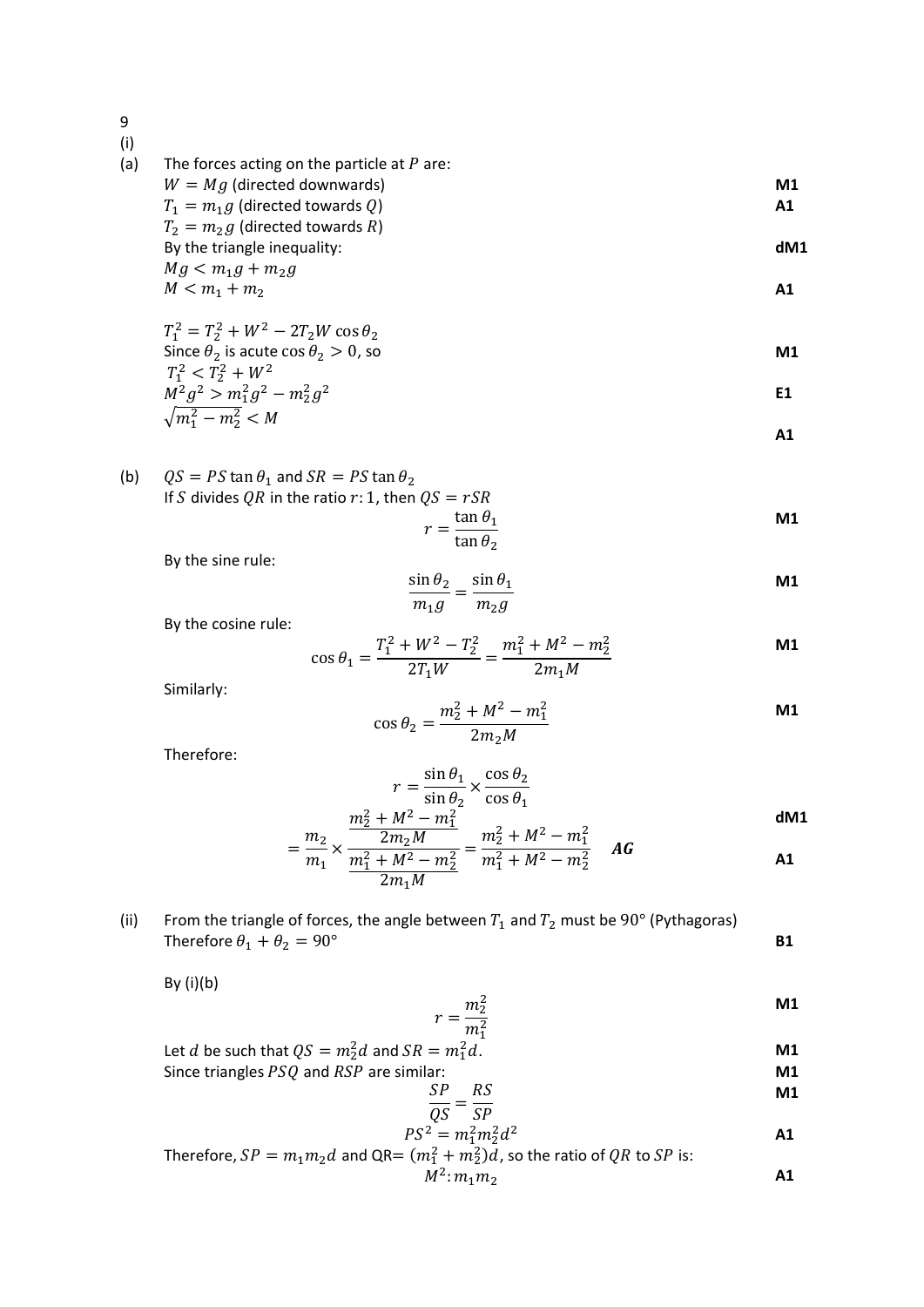| 10    |                                                                                                                                                                                                                                                                |                |
|-------|----------------------------------------------------------------------------------------------------------------------------------------------------------------------------------------------------------------------------------------------------------------|----------------|
| (i)   | To remain stationary relative to the train the bead would have to have horizontal<br>acceleration $a$ .                                                                                                                                                        | E1             |
|       | There is no horizontal force on the bead at the origin, so this is impossible.                                                                                                                                                                                 | E1             |
| (ii)  | When the particle is at the point $(x, y)$ :<br>Let the angle that the tangent to the curve makes with the horizontal be $\theta$ :<br>The wire is smooth, so gravity will be the only force with a component in the<br>direction of the tangent to the curve. |                |
|       | The acceleration of the particle will be $\begin{pmatrix} \ddot{x} - a \\ \ddot{v} \end{pmatrix}$                                                                                                                                                              | <b>B1</b>      |
|       | Therefore, resolving in the tangential direction:<br>$m(\ddot{x} - a)cos\theta + m\ddot{y}sin\theta = -mgsin\theta$                                                                                                                                            | M1<br>A1<br>A1 |
|       | $(\ddot{x} - a) + (\ddot{y} + g) \tan \theta = 0$                                                                                                                                                                                                              |                |
|       | $\dot{v} = \dot{x} \tan \theta$                                                                                                                                                                                                                                | M <sub>1</sub> |
|       | Therefore<br>$\dot{x}(\ddot{x}-a) + (\ddot{y}+g)\dot{x} \tan\theta = 0$                                                                                                                                                                                        | M1             |
|       | $\dot{x}(\ddot{x} - a) + (\ddot{v} + a)\dot{v} = 0$                                                                                                                                                                                                            | A1             |
|       | $\frac{d}{dt}\left(\frac{1}{2}(\dot{x}^2 + \dot{y}^2) - ax + gy\right) = \dot{x}(\ddot{x} - a) + (\ddot{y} + g)\dot{y} = 0$                                                                                                                                    | M <sub>1</sub> |
|       | So the expression is constant during the motion.                                                                                                                                                                                                               | A1             |
|       |                                                                                                                                                                                                                                                                | M1             |
| (iii) | Initially, $\frac{1}{2}(\dot{x}^2 + \dot{y}^2) - ax + gy = 0$ (and throughout the motion since it is constant)<br>At the maximum vertical displacement $\dot{y} = 0$ .                                                                                         |                |
|       | $\dot{x} = 0$ as well would only be possible at the origin (which is not maximum vertical<br>displacement, therefore $\dot{x} = 0$ and $x \neq 0$                                                                                                              | M1             |
|       | Therefore, $ax = gy$<br>and so $g^2y^2 = a^2x^2 = a^2ky$                                                                                                                                                                                                       | M1             |
|       | Therefore, b satisfies                                                                                                                                                                                                                                         |                |
|       | $g^2b^2 = a^2kb$                                                                                                                                                                                                                                               |                |
|       | $b = \frac{a^2k}{a^2}$                                                                                                                                                                                                                                         | A1             |
| (iv)  | The square of the speed relative to the train is<br>$\dot{x}^2 + \dot{y}^2 = 2(ax + gy)$                                                                                                                                                                       | M <sub>1</sub> |
|       | $2\left(ax-\frac{gx^2}{k}\right)$                                                                                                                                                                                                                              |                |
|       | $2g\int a k\lambda^2$ , $a^2k$                                                                                                                                                                                                                                 | M <sub>1</sub> |

$$
-\frac{2g}{k}\left(x-\frac{ak}{2g}\right)^{2}+\frac{a^{2}k}{2g}
$$

Maximum speed is 
$$
a \sqrt{\frac{k}{2g}}
$$
  
When  $x = \frac{ak}{2g}$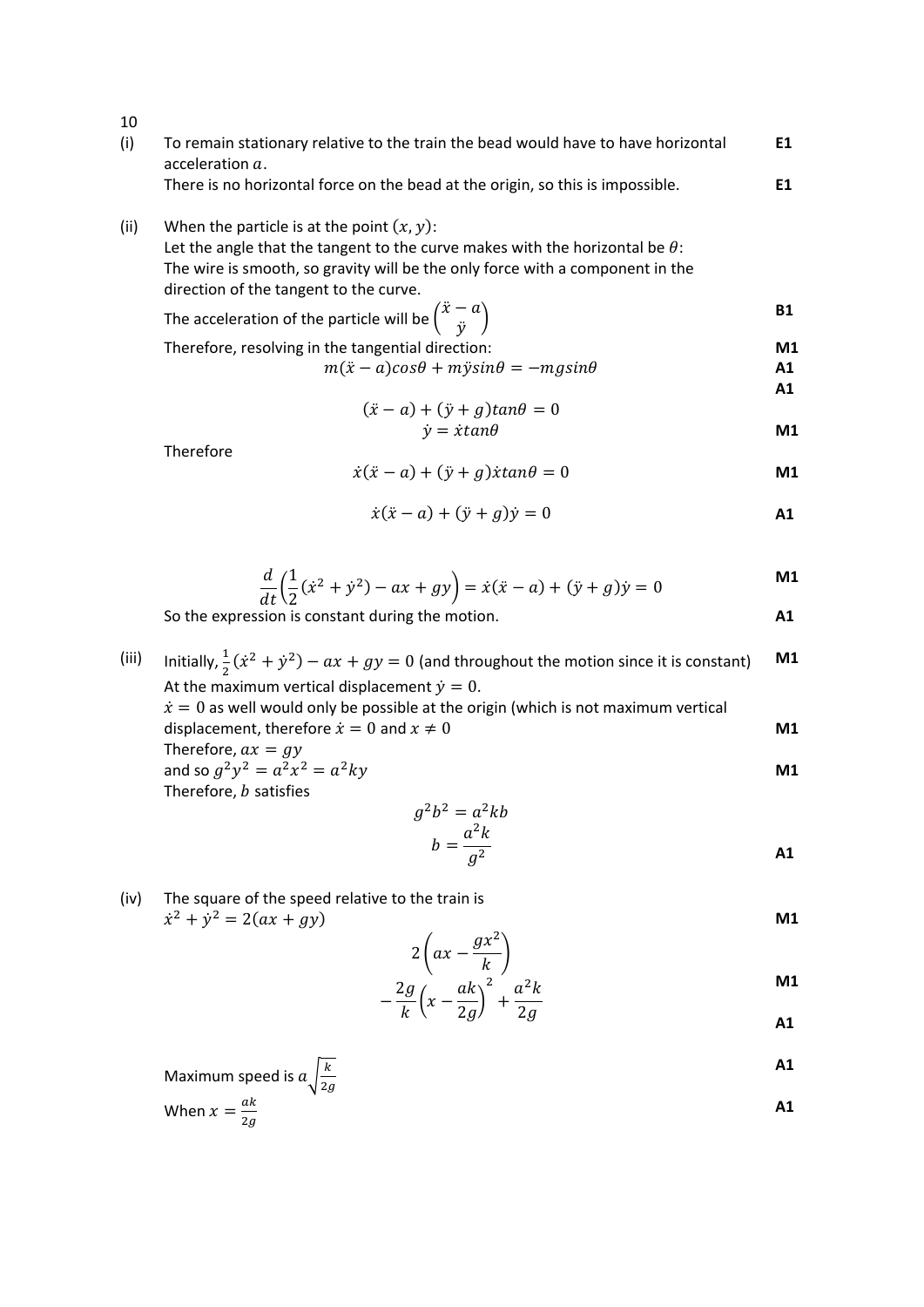11  
(i) 
$$
P_2 = \frac{1}{2}
$$

 $T_3$  can sit in seat  $S_3$  if  $T_1$  chooses seat  $S_2$ , then  $T_2$  chooses seat  $S_1$ or  $T_1$  chooses seat  $S_1$  $P_3 = \frac{1}{3} + \frac{1}{3} \times \frac{1}{2} = \frac{1}{2}$ 

(ii) If passenger  $T_1$  sits in seat  $S_k$   $(1 < k < n)$  then passengers  $T_2$  to  $T_{k-1}$  all sit in their allocated seats. **E1 E1**

The situation just before  $T_k$  arrives is then the same as for a train that did not have the  $(k-1)$  seats that have been taken and for which  $T_k$  had been allocated seat  $S_1$ 

 $T_1$  sits in seat  $S_1$  with probability  $\frac{1}{n'}$  after which all the remaining passengers will get their allocated seats.

$$
P(T_1 \text{ sits in } S_1 \cap T_n \text{ sits in } S_n) = \frac{1}{n}
$$

**B1**

**M1**

**A1**

For  $1 < k < n$ ,  $T_1$  sits in seat  $S_k$  with probability  $\frac{1}{n'}$ , so

$$
P(T_1 \text{ sits in } S_k \cap T_n \text{ sits in } S_n) = \frac{1}{n} P_{n-k+1}
$$

If  $T_1$  sits in  $S_n$  then it will not be possible for  $T_n$  to sit in  $S_n$ <br> $\frac{n-1}{1}$ 

$$
P_n = \frac{1}{n} + \sum_{k=2}^{n-1} \frac{1}{n} P_{n-k+1} = \frac{1}{n} \left( 1 + \sum_{r=2}^{n-1} P_r \right) \quad \text{AG}
$$

(iii) 
$$
P_n = \frac{1}{2}
$$

 $\frac{n}{2}$  Case where  $n = 1$  is shown in part (i) Suppose  $P_k = \frac{1}{2}$  for  $1 \leq k < n$ : **M1**

$$
P_n = \frac{1}{n} \left( 1 + (n-2) \times \frac{1}{2} \right) = \frac{1}{2}
$$

Therefore, by induction  $P_n = \frac{1}{2}$ **E1**

(iv)  $Q_2 = \frac{1}{2}$ **B1** For  $n > 2$ :

For 
$$
1 < k < n - 1
$$
:

 $P(T_{n-1}$  sits in  $S_{n-1}|T_1$  sits in  $S_k) = Q_{n-k+1}$ **M1**

(by similar reasoning as in part (ii))

$$
P(T_{n-1} \text{ sits in } S_{n-1} | T_1 \text{ sits in } S_1 \text{ or } S_n) = 1
$$

Therefore

$$
Q_n = \frac{1}{n} \left( 2 + \sum_{k=2}^{n-2} Q_{n-k+1} \right) = \frac{1}{n} \left( 2 + \sum_{r=3}^{n-1} Q_{n-k+1} \right)
$$

Base case:

If 
$$
n = 3
$$
, then  $T_2$  sits in seat  $S_2$  in any case where  $T_1$  does not sit in seat  $S_2$   
\nSuppose  $Q_k = \frac{2}{3}$  for some  $3 \le k < n$ :  
\n
$$
Q_k = \frac{1}{3}(2 + (n-3) \times \frac{2}{3}) - \frac{2}{3}
$$

$$
Q_n = \frac{1}{n} \left( 2 + (n-3) \times \frac{2}{3} \right) = \frac{2}{3}
$$

Therefore, by induction 
$$
Q_n = \frac{2}{3}
$$
 for  $n \ge 3$